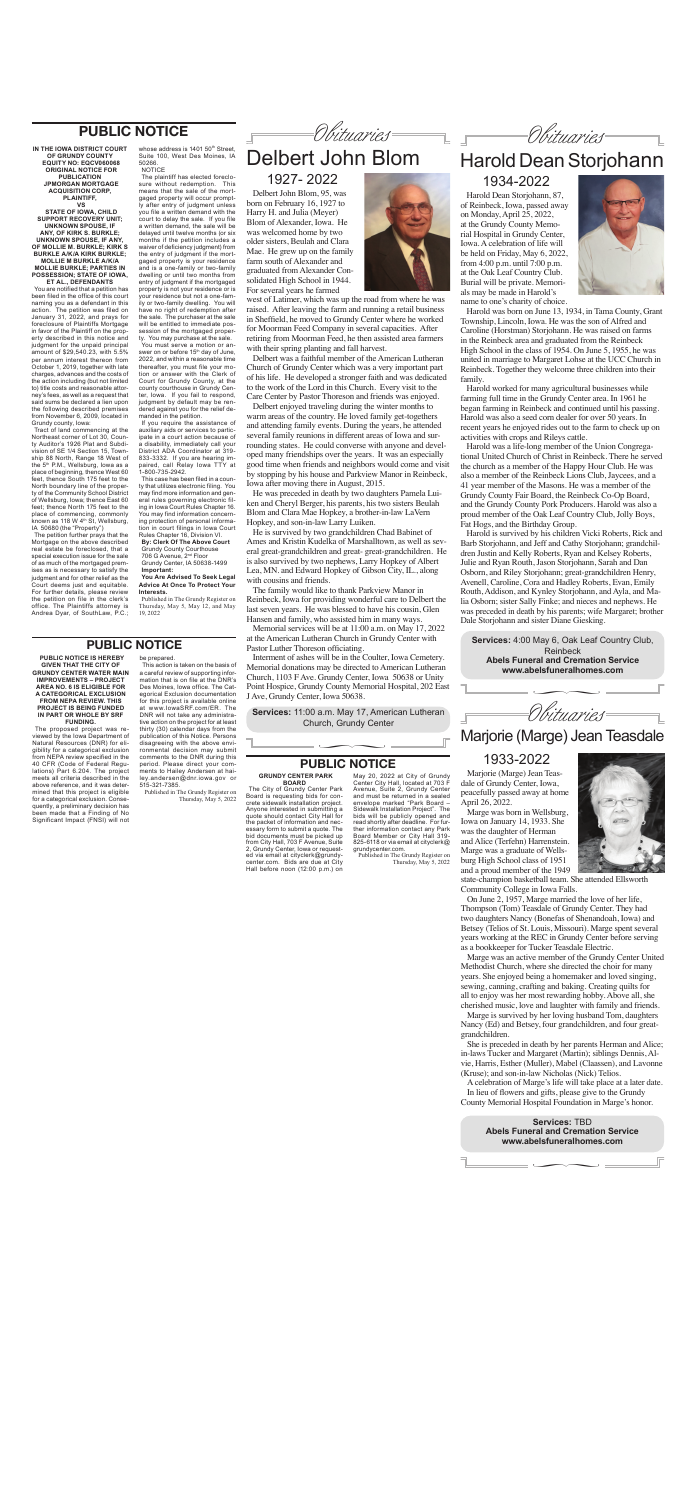|                                                                                                                                                                                                                               | <b>NOTICE OF PUBLIC HEARING - AMENDMENT OF CURRENT BUDGET</b> | <b>GRUNDY COUNTY AG EXTENSION</b><br>Fiscal Year July 1, 2021 - June 30, 2022 |                                                   |                                                                                                                                                  |  |
|-------------------------------------------------------------------------------------------------------------------------------------------------------------------------------------------------------------------------------|---------------------------------------------------------------|-------------------------------------------------------------------------------|---------------------------------------------------|--------------------------------------------------------------------------------------------------------------------------------------------------|--|
|                                                                                                                                                                                                                               |                                                               |                                                                               |                                                   | The GRUNDY COUNTY AG EXTENSION will conduct a public hearing for the purpose of amending the current budget for fiscal year ending June 30, 2022 |  |
| Meeting Date/Time: 5/16/2022 05:30 PM                                                                                                                                                                                         |                                                               | <b>Contact: Shari Sell Bakker</b>                                             |                                                   | Phone: (319) 824-6979                                                                                                                            |  |
| <b>Meeting Location: Grundy County Extension Office</b><br>703 F Ave., Suite 1<br>Grundy Center, IA 50638                                                                                                                     |                                                               |                                                                               |                                                   |                                                                                                                                                  |  |
| There will be no increase in taxes. Any residents or taxpayers will be heard for or against the proposed amendment at the time and place specified above. A detailed statement of: additional receipts, cash balances on hand |                                                               |                                                                               |                                                   |                                                                                                                                                  |  |
|                                                                                                                                                                                                                               | <b>Total Budget</b><br>as Certified<br>or Last Amended        | Amendment<br>Increase                                                         | <b>Total Budget After</b><br>Current<br>Amendment | Reason                                                                                                                                           |  |
|                                                                                                                                                                                                                               | 253.513                                                       | 26,120                                                                        | 279,633                                           | Increased educational program offerings<br>leading to increased program expenses                                                                 |  |
| anticipated, will be available at the hearing.<br><b>EXPENDITURES</b><br>County Agricultural Extension Education<br>Unemployment Compensation                                                                                 |                                                               |                                                                               |                                                   |                                                                                                                                                  |  |

### **TRUST NOTICE**

**CASE NO.: ESPR102612** All Persons Interested in the Far Fereens micrositis in the ceased, who died on or about  $H = 2022$ 

u are hereby notified that on the 26™ day of April, 2022, the Last<br>Will and Testament of Mary Lou-Henderson, Deceased, bearing date of the 27<sup>th</sup> day of January, 5, and First Codicil to the Last and Testament dated the 4<sup>th</sup> day of May, 2016, was admitted to probate in the above-named court and that MidWestOne Bank by Jim Carey, VP and Trust Officer, was appointed executor of the estate.

Dated on April 27th, 2022. Jim Carey, VP and Trust Officer of

*Jessica R Smith, Trustee The Marcelle P. Smith Duford Revocable Trust Dated April 13, 1993 As Amended on March 21, 1997 113 Jackson Street Marshalltown, IA 50158 (Name and address of Co-Trustee) Cody L. Roos, Trustee The Marcelle P. Smith Duford Revocable Trust Dated April 13, 1993, As Amended on March 21, 1997 4525 France Avenue S #303 Minneapolis, MN 55410 (Name and address of Co-Trustee)* Maria L. Hartman, #AT0010467, Attorney for Trustee Sweet & Hartman, PLC PO Box B 305 Main Street Reinbeck, Iowa 50669 Date of second publication: May 5, 2022 Published in The Grundy Register on

ACES, equipment ........... 2,896.00 Agsource Lab, landfill exp.... 107.00 Agvantage FS, fuel ..........4,366.52<br>Airgas USA, supplies .........256.28 Airgas USA, supplies.... Alliant Energy, service..... 3,119.28 Baum Hydraulics, parts ...... 189.78 Beyer, William, mileage ........16.00<br>BH County, med exp ........... 140.00 BH County, med exp.......... Black Hills Energy, service...3,038.21 Blythe Sanitation, service.....80.00 BMC Aggregates, rock... 36,849.75 Brown, Chad, reimb exp .......30.00 Bruening Rock, rock .......12,171.91 Canon Financial, maint.......139.37 Cartegraph Systems, maint ...1,859.73 Central Distrib, supplies .....334.00<br>Century Link. service .............57.13 Century Link, service........ Chemsearch, parts .............269.95 Coast to Coast, supplies.....408.01 Column, publication............269.24 Cooley Pumping, service......78.57 Deters, Rhonda, mileage......86.00<br>Ecolab. service ........................74.15 Ecolab, service ..............................74.15<br>Ferguson, maintenance......344.59 Ferguson, maintenance......344.59<br>Frontier Tire, services......... 115.00 Frontier Tire, services......... 115.00 Galls, supplies .......................52.49<br>Gordon Flesch, maint ......... 169.77 Gordon Flesch, maint ......... 169.77<br>GC Engineer, fuel ............... 671.71 GC Engineer, fuel ... Grundy Co REC, service .1,255.59<br>Heartland Co-op, fuel........... 40.18 Heartland Co-op, fuel ........ Holiday Inn Airport, mtg exp...772.80<br>Hook. Sara. med exp..........752.00 Hook, Sara, med exp..........752.00<br>Huber, Carl, mileage............. 16.00 Huber, Carl, mileage..............16.00<br>Huisman, Jesse, exp............30.00 Huisman, Jesse, exp ............30.00<br>Hutchinson Salt. supplies .... 22.468.13 Hutchinson Salt, supplies.... 22,468.13<br>INRCOG, grant................4,550.30 INRCOG, grant ................4,550.30 ICAP, insurance ...............2,873.25<br>IA Co Attorneys, dues......... 437.00 IA Co Attorneys, dues......... 437.00<br>IRUA, service...........................22.25 IRUA, service..........................22.25<br>ISACA Treas. mtg exp ........210.00 ISACA Treas, mtg exp ........210.00 James, Gary, mileage...

Thursday, April 28, and May 5, 2022

### **PROBATE**

**THE IOWA DISTRICT COURT GRUNDY COUNTY NOTICE OF APPOINTMENT OF** 

**EXECUTOR AND NOTICE TO CREDITORS IN THE MATTER OF THE ESTATE OF MARY LOUISE HENDRESON, DECEASED**

JD Construction, maint .... 7,897.33 JD Financial, supplies......1,283.33

Any claim to set aside the will must be brought in the district court of said county within the later to occur of four months from the date of second publication or one month from the date of mailing of this notice to all heirs of the decedent and devisees under the will whose identities are reasonably ascertainable, or thereafter be forever barred.

Notice is further given that all persons indebted to the estate are requested to make immediate payment to the undersigned, and creditors having claims against the estate shall file them with the clerk of the above named district court, as provided by law, duly authenticated, for allowance, and unless so filed by the later to occur of four months from the date of the second publication of this notice or one month from the date of the mailing of this notice (unless otherwise allowed or paid) a claim is thereafter forever barred.

Rhonda R. Deters, County Auditor Published in The Grundy Register on Thursday, May 5, 2022 MidWestOne Bank Date of second publication: May

12, 2022 Published in The Grundy Register on

You are hereby notified that on January 19, 2022 the Last Will and Testament of JANE E. WOOD, deceased, bearing date of January 30, 2020, was admitted to probate in the above named court and that James R. Wood was appointed Executor of the estate. Any action to set aside the will must be brought in the district court of said county within the later to occur of four months from the date of the second publication of this notice or one  $nth from the data of m$ 

Thursday, May 5, and May 12, 2022

# **PROCEEDINGS: BOS**

#### **BOARD OF SUPERVISORS PROCEEDINGS**

| The Grundy County Board of Su-                                                                      | Jorgensen, Bill, mtg exp 45.58                                 | \$115. Vote all aye.                    | Being no further business, the      | siyn, or tranic control siynal loca        |
|-----------------------------------------------------------------------------------------------------|----------------------------------------------------------------|-----------------------------------------|-------------------------------------|--------------------------------------------|
| pervisors met in regular session in                                                                 | Kahn Tile, supplies 429.36                                     | On motion of Badker and second          | meeting adjourned at 6:30 p.m.      | ed at the side of the roadway.             |
| the Supervisors' room at the Grun-                                                                  | Karen Print-Rite, supplies80.25                                | of Petersen, approval was given         | APPROVED:                           | I. Within twenty (20) feet of th           |
| dy County Courthouse on April 25,                                                                   | Konken Electric, maint289.00                                   | for a 3.5% increase for Superinten-     | Christa Lotts, President            | driveway entrance to any fire sta          |
| 2022, at 9:00 a.m. Chairperson                                                                      | Kuester, Jason, mileage 80.00                                  | dent, Administrators, At-Risk Co-       | Julie Merfeld, Secretary            | tion.                                      |
| Schildroth called the meeting to                                                                    | Lang, Katie, mileage48.00                                      | ordinator, Technology Coordinator,      | Published in The Grundy Register on | J. On the roadway side of any ve           |
| order with the following members                                                                    | LaTendresse CJ, med exp150.00                                  | Buildings & Grounds Director and        | Thursday, May 5, 2022               | hicle stopped or parked at the edg         |
| present: Vandehaar, Halverson,                                                                      | Lattimer, Chris, supplies228.98                                | Business Manager for 2022-23.           |                                     | or curb of a street.                       |
| Smith, and Nederhoff.                                                                               | Lyon, Zac, reimb exp 30.00                                     |                                         |                                     | K. Within an alley except while ex         |
| The Board opened the meeting by                                                                     | McDowell & Sons, hauling525.00                                 |                                         |                                     | peditiously loading or unloadin            |
| reciting the Pledge of Allegiance.                                                                  | Menards-CF, supplies476.05                                     | <b>TRUST</b>                            |                                     | freight, merchandise, or materials         |
| Motion was made by Halverson                                                                        | Mid American, service 10.65                                    |                                         |                                     | L. Upon the parking on any stree           |
| and seconded by Vandehaar to ap-                                                                    | Mid-America Pub, pub 397.87                                    | <b>NOTICE</b>                           |                                     | where curbing has been installed.          |
| prove the minutes of the previous                                                                   | Miller-Buck, Janetta, mile306.00                               |                                         |                                     | M. Within twenty (20) feet of an           |
| meeting. Carried unanimously.                                                                       | Moler Sanitation, service53.00                                 |                                         |                                     | street intersection.                       |
| Gary Mauer, County Engineer, re-                                                                    | New Century FS, fuel5,245.65                                   | IN THE MATTER OF THE                    |                                     | N. In a loading zone.                      |
| viewed department matters with                                                                      | Northland, supplies 139.95                                     | <b>TRUST:</b>                           |                                     | O. West side of Country Clu                |
| the Board.                                                                                          | Nutrien Ag Solutions, fuel 5,298.86                            | THE MARCELLE P. SMITH                   |                                     | Lane from Fox Ridge Road to 160            |
| Motion was made by Vandehaar                                                                        | Petersen, Elaine, reimb exp600.00                              | <b>DUFORD REVOCABLE TRUST</b>           |                                     | Street.                                    |
| and seconded by Smith to approve                                                                    | Premier Office, maint24.89                                     | DATED APRIL 13, 1993, AS                |                                     | P. North side of East State Stree          |
| payment of the following bills: (Car-                                                               | Racom, maintenance939.02                                       | <b>AMENDED ON MARCH 21, 1997</b>        |                                     | between 7 <sup>th</sup> Street and the eas |
| ried unanimously.)                                                                                  | Rickert Allen, co atty exp  4,964.64                           | To all persons regarding Mar-           |                                     | side of the golf course mainte             |
| ACES, equipment  2,896.00                                                                           | Rouse Motor, parts 310.10                                      | celle P. Smith Duford, deceased,        |                                     | nance building driveway approach           |
| Agsource Lab, landfill exp 107.00                                                                   | Rural Landfill, landfill exp 502.90                            | who died on or about December           |                                     | Published in The Grundy Register of        |
| Agvantage FS, fuel 4,366.52                                                                         | Schumacher, maint202.33                                        | 26, 2002. You are hereby notified       |                                     | Thursday, May 5, 202                       |
| Airgas USA, supplies256.28                                                                          | Secretary of State, fees190.43                                 | that Jessica R. Smith and Cody          |                                     |                                            |
| Alliant Energy, service 3,119.28                                                                    | Sparks, Carie, mileage  103.60                                 | L. Roos are the co-trustee of The       |                                     |                                            |
| Baum Hydraulics, parts  189.78                                                                      | Stogdill, Jason, equipment                                     | Marcelle P. Smith Duford Revoca-        |                                     |                                            |
| Beyer, William, mileage  16.00                                                                      |                                                                | ble Trust Dated April 13, 1993, As      |                                     |                                            |
| BH County, med exp 140.00                                                                           | StoreyKenworthy, supplies785.70                                | Amended on March 21, 1997. Any          |                                     |                                            |
| Black Hills Energy, service  3,038.21                                                               | Tama/Grundy Pub, pub270.95                                     | action to contest the validity of the   |                                     |                                            |
| Blythe Sanitation, service80.00                                                                     |                                                                | trust must be brought in the Dis-       |                                     |                                            |
| BMC Aggregates, rock 36,849.75                                                                      | Times-Citizen, pub 121.68<br>Tyler Technologies, maint9,574.96 | trict Court of Grundy County, Iowa,     |                                     |                                            |
| Brown, Chad, reimb exp 30.00                                                                        | Tyson Comm, service53.50                                       | within the later to occur of four (4)   |                                     |                                            |
|                                                                                                     | U S Cellular, service  165.22                                  | months from the date of second          |                                     |                                            |
| Bruening Rock, rock 12,171.91                                                                       |                                                                | publication of this notice or thirty    |                                     |                                            |
| Canon Financial, maint 139.37                                                                       | UMB Bank, fees600.00                                           | (30) days from the date of mailing      |                                     |                                            |
| Cartegraph Systems, maint 1,859.73                                                                  | Unifirst, service53.09                                         | this notice to all heirs of the dece-   |                                     |                                            |
| Central Distrib, supplies 334.00                                                                    | UP Health, services330.00                                      | dent settlor and the spouse of the      |                                     |                                            |
| Century Link, service57.13                                                                          | VanWall, equipment7,695.00                                     | decedent settlor whose identities       |                                     |                                            |
| Chemsearch, parts269.95                                                                             | Verizon NWF, service  161.90                                   | are reasonably ascertainable. Any       |                                     |                                            |
| Coast to Coast, supplies408.01                                                                      | Verizon Wireless, service 1,307.48                             | suit not filed within this period shall |                                     |                                            |
| Column, publication269.24                                                                           | Visa, equipment 6,634.18                                       | be forever barred.                      |                                     |                                            |
| Cooley Pumping, service78.57                                                                        | Waterloo, City of, mtg exp11,100.00                            | Notice is further given that any        |                                     |                                            |
| Deters, Rhonda, mileage86.00                                                                        | Wellsburg, City of, service 19.72                              | person or entity possessing a claim     |                                     |                                            |
| Ecolab, service 74.15                                                                               | Windstream, service204.98                                      | against the trust must mail proof of    |                                     |                                            |
| Ferguson, maintenance344.59                                                                         | Ziegler, repairs4,060.75                                       | the claim to the trustee at the ad-     |                                     |                                            |
| Frontier Tire, services 115.00                                                                      | Motion was made by Smith and                                   | dress listed below via certified mail,  |                                     |                                            |
| Galls, supplies 52.49                                                                               | seconded by Nederhoff to approve                               | return receipt requested, by the lat-   |                                     |                                            |
| Gordon Flesch, maint  169.77                                                                        | the Corporate Authorization Res-                               | er to occur of four (4) months from     |                                     |                                            |
| GC Engineer, fuel  671.71                                                                           | olution for GNB Bank and to au-                                | the second publication of this no-      |                                     |                                            |
| Grundy Co REC, service.1,255.59                                                                     | thorize the chairperson to sign the                            | tice or thirty (30) days from the date  |                                     |                                            |
| Heartland Co-op, fuel 40.18                                                                         | same. Carried unanimously.                                     | of mailing this notice if required or   |                                     |                                            |
| Holiday Inn Airport, mtg exp772.80                                                                  | Robert Nazario, Republican can-                                | the claim shall be forever barred       |                                     |                                            |
| Hook, Sara, med exp752.00                                                                           | didate for Iowa House District 54,                             | unless paid or otherwise satisfied.     |                                     |                                            |
| Huber, Carl, mileage 16.00                                                                          | addressed the supervisors.                                     | Dated on April 19, 2022.                |                                     |                                            |
| Huisman, Jesse, exp 30.00                                                                           | Motion was made by Halverson                                   | <b>Jessica R Smith, Trustee</b>         |                                     |                                            |
| Hutchinson Salt, supplies  22,468.13                                                                | and seconded by Smith to adjourn.                              | The Marcelle P. Smith Duford            |                                     |                                            |
| INRCOG, grant 4,550.30                                                                              | Carried unanimously.                                           | Revocable Trust Dated April 13, 1993    |                                     |                                            |
| ICAP, insurance 2,873.25<br>$\Lambda$ $\Omega$ = $\Lambda$ $\mu$ = $\mu$ = $\mu$ = $\mu$ = $\sigma$ | Mark A. Schildroth, Chairperson<br>Dhamala D. Datana           | As Amended on March 21, 1997            |                                     |                                            |
|                                                                                                     |                                                                |                                         |                                     |                                            |

> on Thursday, May 5, and May 12, 2022

Minutes of the March 23, 2022 regular meeting and April 13, 2022 budget hearing were approved as written on motion of McCarter and second of Petersen. Vote all ave.

> Other items of discussion with no action taken included planning for board members to hand out diplomas at commencement and up-

#### **PROBATE**

**THE IOWA DISTRICT COURT FOR GRUNDY COUNTY** 

**NOTICE OF PROBATE OF WILL, OF APPOINTMENT OF EXECUTOR, AND NOTICE TO** 

**CREDITORS IN THE MATTER OF THE** 

**ESTATE OF JANE E. WOOD, DECEASED PROBATE NO. ESPR102589**

To All Persons Interested in the Estate of JANE E. WOOD, Deceased, who died on or about December 24, 2021:

this notice to all heirs of the decedent and devisees under the will whose identities are reasonably ascertainable, or thereafter be forever barred.

Notice is further given that all persons indebted to the estate are requested to make immediate payment to the undersigned, and creditors having claims against the estate shall file them with the clerk of the above named district court, as provided by law, duly authenticated, for allowance, and unless so filed by the later to occur of four months from the date of the second publication of this notice or one month from the date of mailing of this notice (unless otherwise allowed or paid) a claim is thereafter forever barred.

Dated January 19, 2022 *James R. Wood, Executor 14492 270th Street*

*Eldora, IA 50627* Sean K. Heitmann, Attorney for the Executor Moore, McKibben, Goodman & Lorenz, LLP 26 South 1st Ave, Suite 302 Marshalltown, IA 50158 Date of second publication: May 12, 2022 Published in The Grundy Register

#### **PUBLIC NOTICE: BOS**

#### **NOTICE OF PUBLIC HEARING ON PROPOSED ORDINANCE AMENDING THE GRUNDY**

**COUNTY ZONING ORDINANCE** NOTICE IS HEREBY GIVEN, that the Grundy County Board of Supervisors will hold a public hearing on the 9<sup>th</sup> day of May, 2022, at<br>9:00 a.m. in the Board of Supervisors meeting room of the Grundy County Courthouse, Grundy Center, Iowa, for purposes of considering an amendment to the Grundy County Zoning Ordinance (2009- 5) whereby the following described real estate situated in Grundy County, Iowa, to-wit:

Parcel 716-B located in the Southeast Quarter (SE ¼) of Section 35, Township 86 North, Range 17, West of the 5<sup>th</sup> P.M., Grundy County, Iowa, as shown on Plat of Survey filed November 30, 2021, as Document No. 2021-2941 of the records of the Grundy County Recorder be reclassified from A-1 Agricultural District to C-Commercial for the purpose of allowing a data center.

*Grundy County Board Of Supervisors* Published in The Grundy Register on

Thursday, May 5, 2022

## **PROCEEDINGS: DNH**

**APRIL 20, 2022**

The Dike-New Hartford Board of Education met on this date at 5:00 p.m. for the regular monthly meeting with Lotts presiding and members Badker, Lehr (electronically) McCarter and Petersen. Also present were administrators Stockdale, Druvenga, Petullo and Textor.

Visitors present included Kristi Watson, Lisa Timmerman, Kallie Wardell, Chad Bixby and Waylon Bern.

The agenda was approved on motion of McCarter and second of Badker. Vote all aye.

Principal, Technology and Building & Grounds Reports were reviewed with no action taken.

Focus on Learning - Timmerman and Wardell reviewed Second Step guidance curriculum and activities used for DNH K-8 students. These materials align well with our PBIS program. Druvenga showed data on concurrent enrollment opportunities for high school students.

On motion of Petersen and second of Badker, candidates for the Class of 2022 were approved subject to meeting all DNH graduation requirements. Vote all aye.

2022-23 proposed school fees were approved as presented on motion of McCarter and second of Lehr. Vote all aye.

The student teacher agreement with Buena Vista University for 2022-23 - 2024-25 was approved on motion of Petersen and second of McCarter. Vote all aye.

The 2022-23 swimming & bowling sharing agreement with Cedar Falls was approved on motion of Badker and second of Lehr. Vote

all aye. 2022-23 salary increases for classified staff, including nurses, and substitute staff were approved on motion of McCarter and second of Badker, with authorization to issue contracts. The base wage for associates was increased \$2.00 per hour, cooks and custodians \$1.00 per hour, secretaries \$2.05 and drivers \$0.50 per route. Substitute teachers increase \$5 per day to \$115. Vote all aye. On motion of Badker and second of Petersen, approval was given for a 3.5% increase for Superintendent, Administrators, At-Risk Coordinator, Technology Coordinator, Buildings & Grounds Director and Business Manager for 2022-23.

Vote all aye.

The bid from H2I Group for \$17,600 to replace both scoreboards in the Elem gym and add shot clocks was approved on motion of McCarter and second of Lehr. Funding will come from PPEL/SAVE. Vote all aye.

The bid from Sterling Computers for \$165,306.40 to replace Chromebooks for grades 2-8 was approved on motion of Lehr and second of Petersen. Vote all aye.

On motion of McCarter and second of Badker, the bid from Mat Experts for Resilite two sided wrestling mats for \$54,864.84 was approved. Funding will come from PPEL/SAVE. Vote all aye.

The building project work continues including paint, flooring and ceiling work in New Hartford and the west addition in Dike, and parking lot dirt work has started in Dike. At 6:00 p.m., Lotts opened a public hearing on a proposed Flexibility Account transfer to cover staff retention payments. No oral or written comments were received and the hearing was closed at 6:03 p.m. Motion by Badker to create a Flexibility Account for payment of staff retention allocations for those employees who did not qualify under the Governor's plan and who complete the 2021-22 school year. Unexpended and unobligated funds in an amount not to exceed \$87,627 are to be transferred from Professional Development Supplement and Home School Assistance Program funds. Second by Petersen. Vote all aye.

Policies 303.1, 406.5, 804.6 were approved for the first and second reading on motion of Lehr and second of McCarter. Vote all aye.

Bills of the General, Activity and Nutrition funds were approved for payment on motion of Badker and second of Petersen. Vote all aye. Financial Reports of the General, Activity and Nutrition funds were approved as presented on motion of Badker and second of Petersen. Vote all aye.

coming staff development plans for the fall.

#### **PUBLIC NOTICE: GRUNDY CENTER SCHOOL DISTRICT**

#### **NOTICE OF BOND SALE**

Time and Place of Sale: Sealed bids or electronic bids for the sale of General Obligation School Bonds, Series 2022, of the Grundy Center Community School District, in the Counties of Grundy and Tama, State of Iowa (the "Issuer"), will be received at the Board Room, Administration Building, 130 I 12<sup>th</sup> Street, Grundy Center, Iowa, until I :30 P.M. on May 18, 2022. The bids will be publicly opened at that time and evaluated by the Superintendent, Board Treasurer, Board Secretary and Financial Advisor and referred for action at the meeting of the Board of Directors.

Sale and Award: The sale and award of the bonds will be held at the Board meeting scheduled at 5:00 P.M. on the same date. The Bonds. The bonds to be of-

fered are the following: GENERAL OBLIGATION SCHOOL BONDS, SERIES 2022, in the principal amount of not to exceed \$12,990,000 to be dated June 29, 2022 (the "Bonds").

\*Tl,e Issuer may increase or decrease each maturity, but the total amount to be issued will not exceed \$12,990,000.

Manner of Bidding: Open bids will not be received. No bid will be received after the time specified above for receiving bids. Bids will be received by any of the following methods:

• Sealed Bidding: Sealed bids or electronic proposals may be submitted and will be received at the Board Room, Administration Building, 130 I 12<sup>th</sup> Street, Grundy Center, Iowa.

• Electronic Bidding: Electronic bids via PARITY® will be received at the Board Room, Administration Building, 130 I 12<sup>th</sup> Street, Grundy Center, Iowa. The bids must be submitted through PARITY®.

Official Statement: The Issuer has issued an Official Statement of information pertaining to the Bonds

to be offered, including a statement of the Terms of Offering and an Official Bid Form, which is incorporated by reference as a part of this notice. The Official Statement may be obtained by request addressed to the Secretary of the Board of Directors, Grundy Center Community School District, 130 I 12<sup>th</sup> Street, Gnmdy Center, Iowa 50638, (3 I 9) 825-5418; or Matt Gillaspie, Piper Sandler & Co., 3900 Ingersoll, Suite 110, Des Moines, Iowa 50312, (515) 247-2353.

**Total** 26,120 279,633 26,120 279,633

Terms of Offering: All bids must be in conformity with and the sale must be m accordance with the Terms of Offering as set forth in the Official Statement.

Legal Opinion: Bonds will be sold subject to the opinion of Ahlers & Cooney, P.C., Attorneys of Des Moines, Iowa, as to the legality and their opinion will be furnished together with the printed bonds without cost to the purchaser and all bids will be so conditioned. Except to the extent necessary to issue their opinion as to the legality of the Bonds, the attorneys will not examine or review or express any opinion with respect to the accuracy or completeness of documents, materials or statements made or furnished in connection with the sale, issuance or marketing of the Bonds.

Rights Reserved: The right is reserved to reject any or all bids, and to waive any irregularities as deemed to be in the best interests of the public.

By order of the Board of Directors of the Grundy Center Community School District in the Counties of Grundy and Tama, State of Iowa. Becky Smith, Secretary of the Board of Directors of the Grundy Center Community School District Published in The Grundy Register on Thursday, May 5, 2022

#### **PROCEEDINGS: DIKE**

#### **CITY OF DIKE**

**NOTICE OF PUBLIC HEARING** Wednesday, May 11, 2022 at 7:10 PM at Dike City Hall

Anyone interested may appear at the above stated time and place on Wednesday, May 11, 2022 for the public hearing and be heard or may file in written comments in person or mail to the City Clerk, City Hall, PO Box 160, Dike, Iowa 50624 to be received in the City Clerk's office before 12:00 PM on the date set for said hearing.

The public hearing is regarding parking changes:

ORDINANCE NO. 1-2022 AN ORDINANCE AMENDING CHAPTER 5, STREETS AND SIDEWALKS, OF THE MUNIC-IPAL CODE OF THE CITY OF DIKE, IOWA BY AMENDING SEC-TIONS 5.2.2 TO PROHIBIT PARK-ING ON PARTS OF COUNTRY CLUB LANE AND EAST STATE STREET.

NOW, THEREFORE, BE IT OR-DAINED BY THE CITY COUNCIL OF THE CITY OF DIKE, IOWA: Section 5.2.2, Parking Prohibited, of the Municipal Code of the City of Dike, Iowa is hereby amended to read as follows:

5.2.2 PARKING PROHIBITED: The parking of vehicles is hereby prohibited at all times in the following places:

A. At any place where "No Parking" signs are installed by order of the Council.

B. For a space of twenty-five (25) feet at the side of the street in front of any theater, auditorium, hotel, having more than twenty-five (25) sleeping rooms, or other building where large assemblages of people are being held except in taking on or discharging passengers or freight and then for only such length of time as is necessary for such purposes.

C. On a sidewalk.

D. In front of a public or private driveway. E. Within an intersection.

F. Within five (5) feet of a fire hydrant.

G. On a crosswalk.

H. Within ten (10) feet upon the ap-

proach to any flashing beacon, stop sign, or traffic control signal located at the side of the roadway.

I. Within twenty (20) feet of the driveway entrance to any fire station.

J. On the roadway side of any vehicle stopped or parked at the edge or curb of a street.

P. North side of East State Street between 7<sup>th</sup> Street and the east side of the golf course maintenance building driveway approach. Published in The Grundy Register on Thursday, May 5, 2022

Published in The Grundy Register on Thursday, May 5, 2022